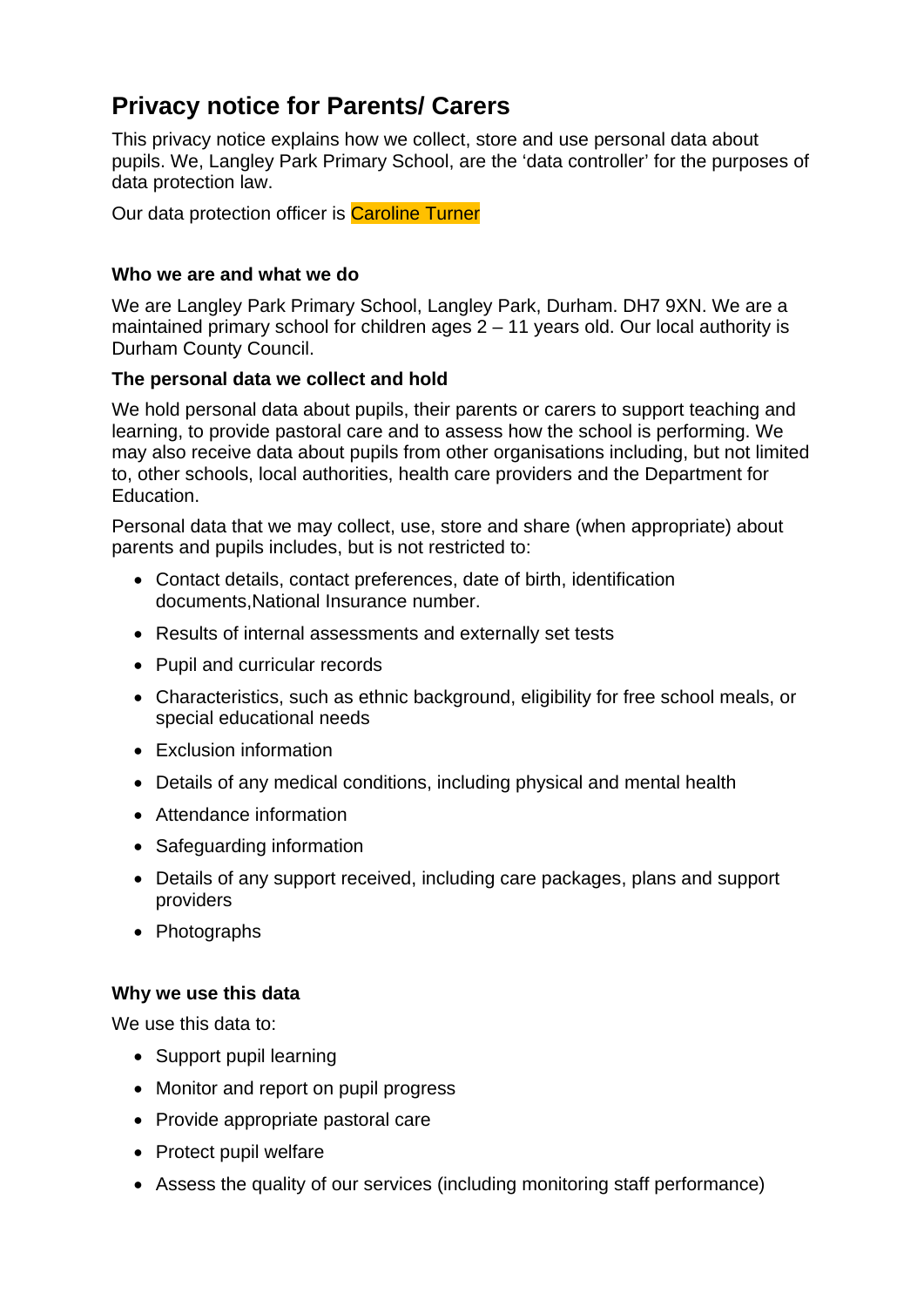- Administer admissions waiting lists
- Carry out research
- Comply with the law regarding data sharing
- Identify pupil eligibility for Free School Meals and Pupil Premium funding

## **Our legal basis for using this data**

We collect and use personal dataon the basis of performing a public task (educating children).

On some occasions we may ask for consent to process data when its use is optional. On those occasions consent can be withdrawn at any time. We will make this clear when we ask for consent, and explain how consent can be withdrawn.

## **Collecting this information**

We collect / obtain data from pupils, parents, carers, teachers and other professionals where relevant (e.g. G.P, hospital, social workers etc.)

#### **How we store this data**

We keep personal information about pupils, and their parents/guardians while they are attending our school. We may also keep it beyond their attendance at our school if this is necessary in order to comply with our legal obligations. We will only retain the data we collect for as long as is necessary. This would be to satisfy the purpose for which it has been collected in accordance with our data retention policy. Please contact us if you would like further details on this policy.

The security of data and information is important to us. This is why we follow a range of security policies and procedures to control and safeguard access to and use of your personal information. This includes both physical and technical security and integrity of all data.

#### **Data sharing**

We do not share any of this data with any other organisation without your permission, except where the law requires it. We are required to provide pupil data to central government through the Department for Education and the Education Funding Agency. Where it is necessary to protect a child, the school will also share data with the Local Authority Children's Social Services, medical professional and/or the Police.

We will share information with the local authority to check eligibility for free school meals.

We do not transfer personal data to countries outside the European Economic Area.

#### **Parents and pupils' rights regarding personal data**

Individuals have a right to make a **'subject access request'** to gain access to personal information that the school holds about them.This includes access to their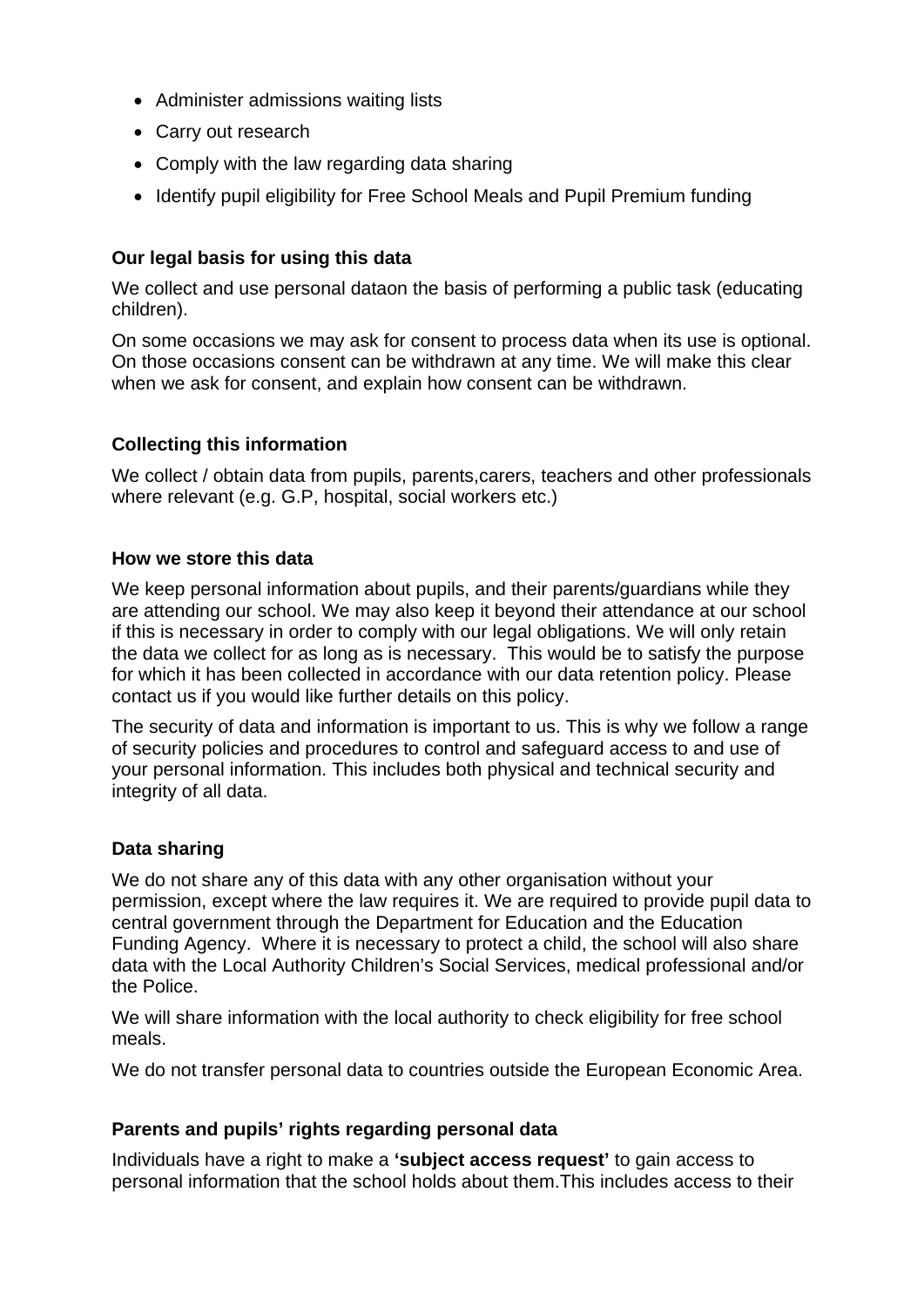child's educational record. This should be made in writing or by e-mail to ….. The school will respond within a 15 school days timescale.

Parents/Carers can make a request with respect to their child's data where the child is not considered mature enough to understand their rights over their own data (usually under the age of 16), or where the child has provided consent.

Parents also have the right to make a subject access request with respect to any personal data the school holds about them.

If you make a subject access request, we will:

- Give you a copy of the information in an intelligible form
- Give you a description of the data we hold
- Tell you why we are holding and processing it, and how long we will keep it for
- Explain where we got it from, if not from you or your child
- Tell you who it has been, or will be, shared with
- Let you know whether any automated decision-making is being applied to the data, and any consequences of this

Individuals also have the right for their personal information to be transmitted electronically to another organisation in certain circumstances.

If we can not provide information to you, we will give you a description of the information we hold and the reason why it can not be disclosed to you at the time of your request.

# **Other rights**

Individuals have rights regarding how their personal data is used and kept safe, including the right to:

- Object to the use of personal data if it would cause, or is causing, damage or distress
- Prevent it being used to send direct marketing
- Object to decisions being taken by automated means (by a computer or machine, rather than by a person)
- In certain circumstances, have inaccurate personal data corrected, deleted or destroyed, or restrict processing
- Claim compensation for damages caused by a breach of the data protection regulations

To exercise any of these rights, please contact our data protection officer.

# **Complaints**

We take any complaints about our collection and use of personal information very seriously.

If you think that our collection or use of personal information is unfair, misleading or inappropriate, or have any other concern about our data processing, please raise this with us in the first instance.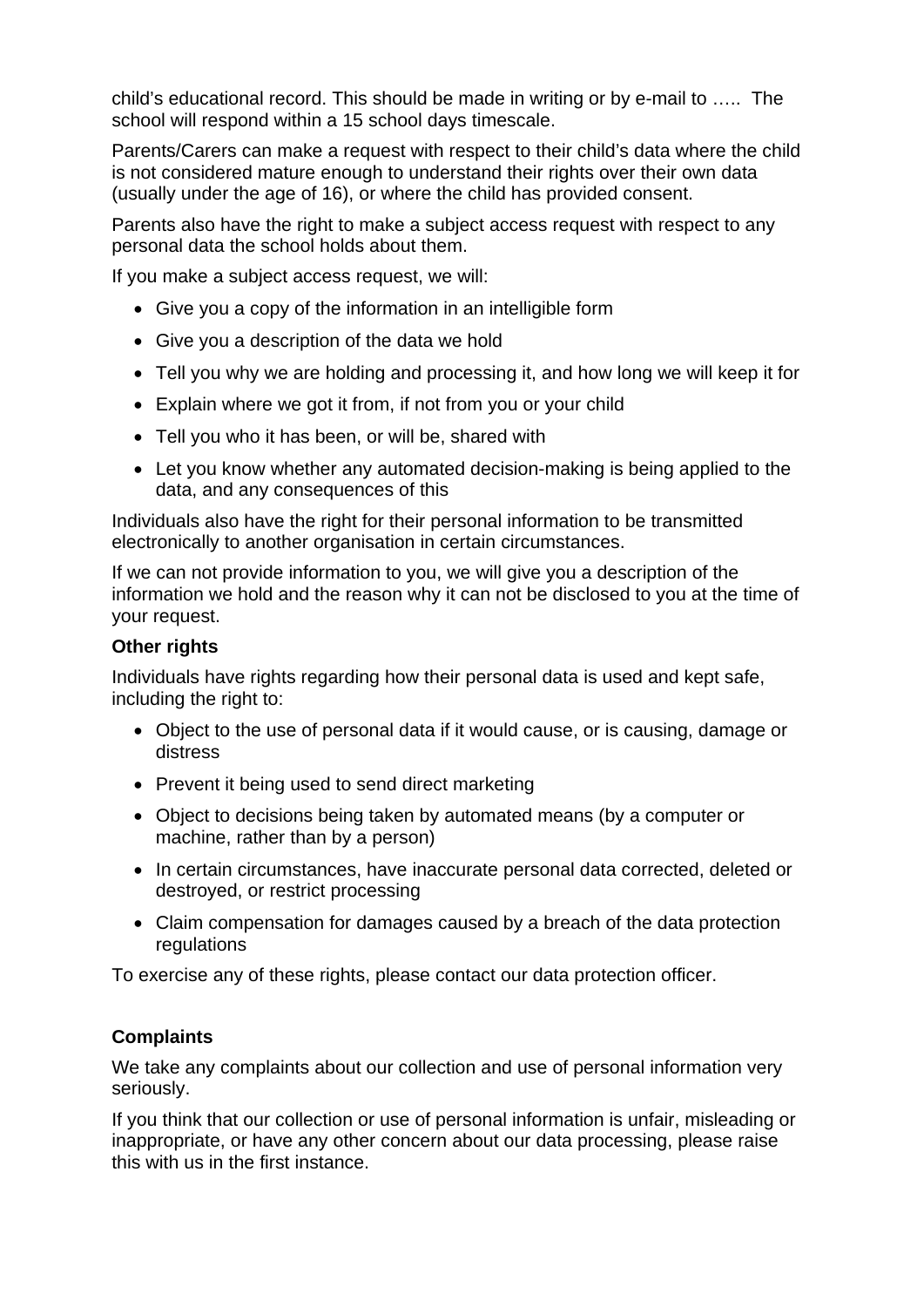To make a complaint, please contact our data protection officer.

Alternatively, you can make a complaint to the Information Commissioner's Office:

- Report a concern online at https://ico.org.uk/concerns/
- Call 0303 123 1113
- Or write to: Information Commissioner's Office, Wycliffe House, Water Lane, Wilmslow, Cheshire, SK9 5AF

# **Contact us**

If you have any questions, concerns or would like more information about anything mentioned in this privacy notice, please contact our data protection officer:

**Name** 

**Data Protection Officer Langley Park Primary School Langley Park County Durham DH7 9XN Tel: 0191 3731398**